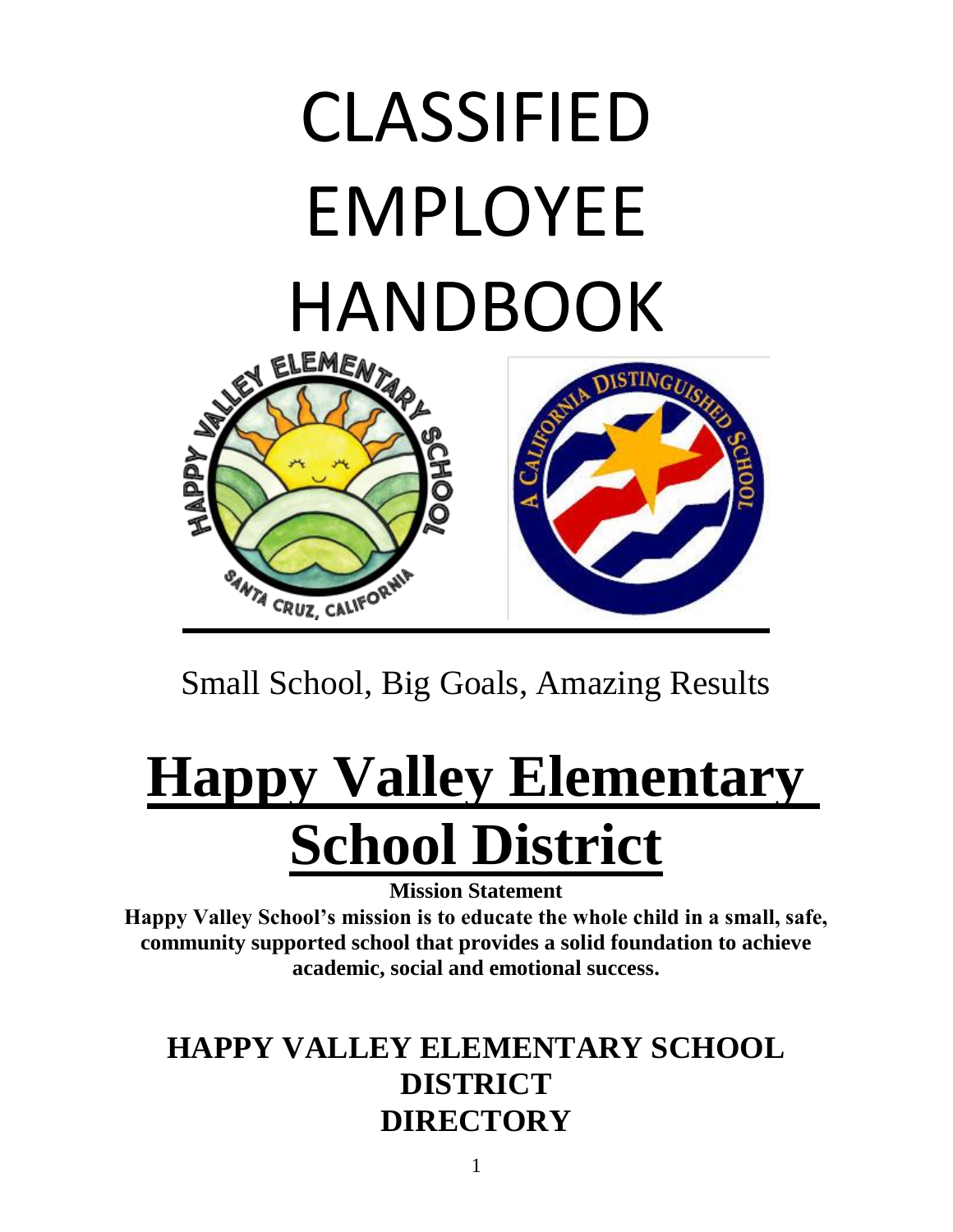#### **GOVERNING BOARD**

Katie Freeman, President

Jacob Willet, Clerk Richardson, Member Cliff Hodges, Member Kyle Frandle, Member

#### **ADMINISTRATIVE STAFF**

Michelle Stewart, Superintendent/Principal Paige Lynd, Administrative Assistant Donna Walker, Administrative Assistant

# **WHOM TO CONTACT FOR WHAT: DISTRICT OFFICE – 429-1456 / FAX 429-6205**

#### **Superintendent's Office**

| <b>Superintendent/Principal</b>                                                                      | <b>Michelle Stewart</b>   |
|------------------------------------------------------------------------------------------------------|---------------------------|
| Chief Executive Officer of the District                                                              | Email: mstewart@hvesd.com |
| Administrative Secretary to the Governing Board: Board Meetings                                      |                           |
| <b>Educational Services</b>                                                                          |                           |
| <b>Business and Operations Supervision</b>                                                           |                           |
| Human Resources Administration and Supervision                                                       |                           |
| Community Relations and Liaison Officer                                                              |                           |
| Capital Facilities and Improvement Program Administration                                            |                           |
| Board Policies – Liaison to Board                                                                    |                           |
| Curriculum and Instruction Supervision                                                               |                           |
| Coordinate ELA and ELD Instructional Programs and progress monitoring                                |                           |
| District implementation of the Common Core Standards                                                 |                           |
| Monitor District's response to Intervention programs (RTI)                                           |                           |
| District LCAP Plan                                                                                   |                           |
| <b>Formal Complaint Liaison</b>                                                                      |                           |
| <b>Homeless Liaison</b>                                                                              |                           |
| <b>Staff Evaluations</b>                                                                             |                           |
| <b>BTSA Administrator</b>                                                                            |                           |
| Dashboard Administrator                                                                              |                           |
| Federal Addendum Plan                                                                                |                           |
| <b>Foster Youth Liaison</b>                                                                          |                           |
| Coordinate ELA and ELD curriculum, instruction and assessment                                        |                           |
| Conduct periodic needs assessment and effectiveness surveys relating to student, staff, and parent   |                           |
| elements of the program                                                                              |                           |
| Coordinates Program Improvement and SEIS                                                             |                           |
| Communicates with families about student learning and supports positive home/school<br>communication |                           |
| <b>Curriculum and Instruction Supervision</b>                                                        |                           |
| <b>Facilitates Grounds and Maintenance</b>                                                           |                           |
| <b>Special Education Director</b>                                                                    |                           |
|                                                                                                      |                           |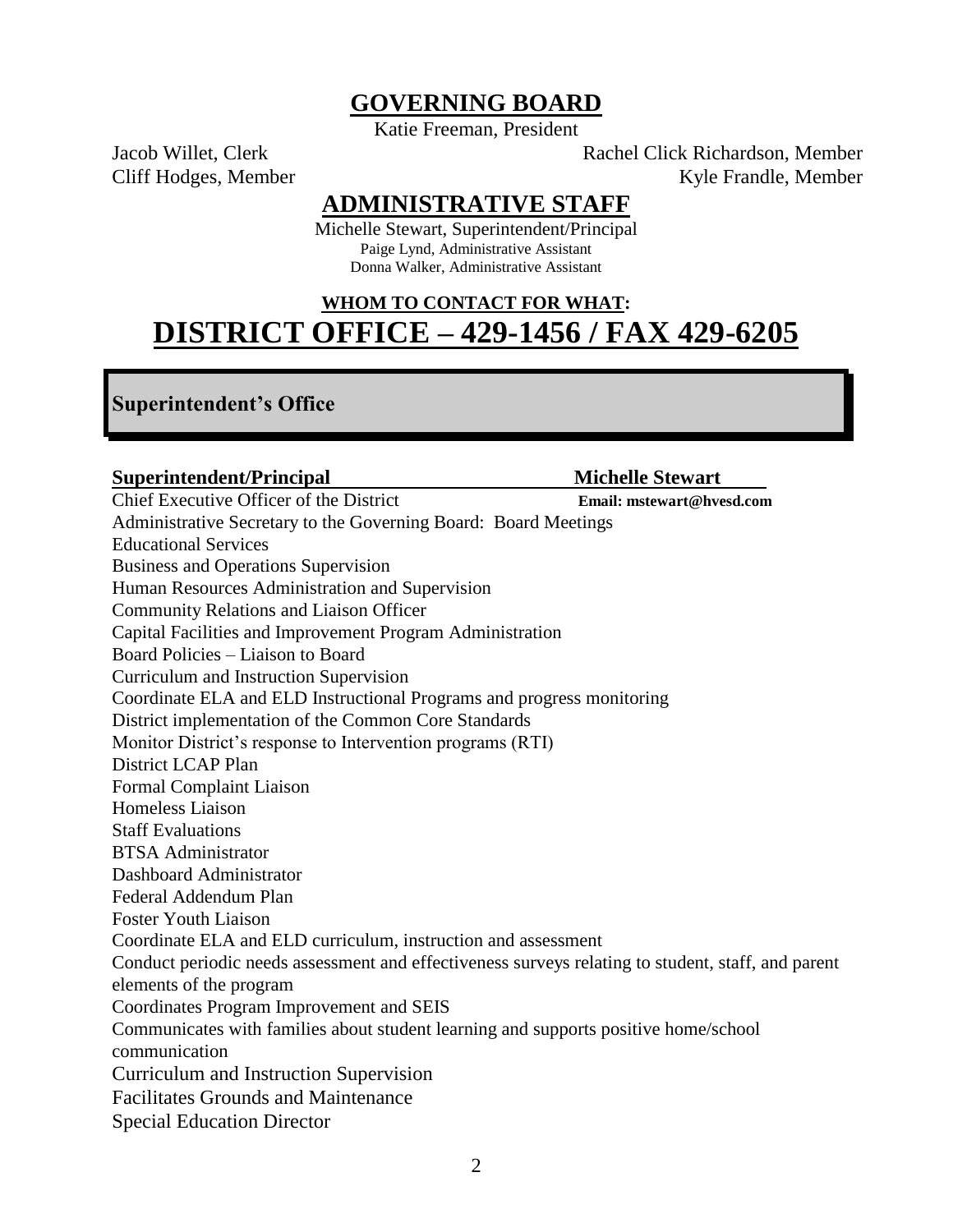Modernization Parcel Tax Administration School Safety Facility Hardship SARB

#### **Administrative Assistant Paige Lynd Paige Lynd Paige Lynd Paige Lynd Paige Lynd Paige Lynd Paige Lynd Paige Lynd Paige Lynd Paige Lynd Paige Lynd Paige Lynd Paige Lynd Paige Lynd Paige Lynd Paige Lynd Paige Lynd Paige Lyn**

Board Meeting Minutes **E-Mail: plynd@hvesd.com**  Superintendent's Office: Activities; Appointments, Correspondence, Special Arrangements, Policies and Administrative Regulations (Procedures): Coordination, Maintenance and Development **CBEDS** Human Resources Confidential Personnel Files Personnel Insurance: Medical, Dental and Vision New Hires Maintain AESOP (substitute system) Salary Schedules Seniority Lists Professional Growth **Credentials** Student Information System State Reporting SARC CALPADS Finance Staff Bulletin Accounts Payable Payroll County Treasury Deposits MAA Coordinator Board Meeting Agenda Parcel Tax Facility Hardship Modernization Accounts Receivable

#### **Administrative Assistant Donna Walker**

Attendance

Happy Valley Newsletter **E-Mail: dwalker@hvesd.com** Coordination of Technology Purchases Setup, update, configure and troubleshoot user accounts Coordination of purchases Maintain Student Information System CASSP Coordinator Coordinate Hearing and Vision Testing Board Policy Maintenance Student Records – including dental and immunization assessments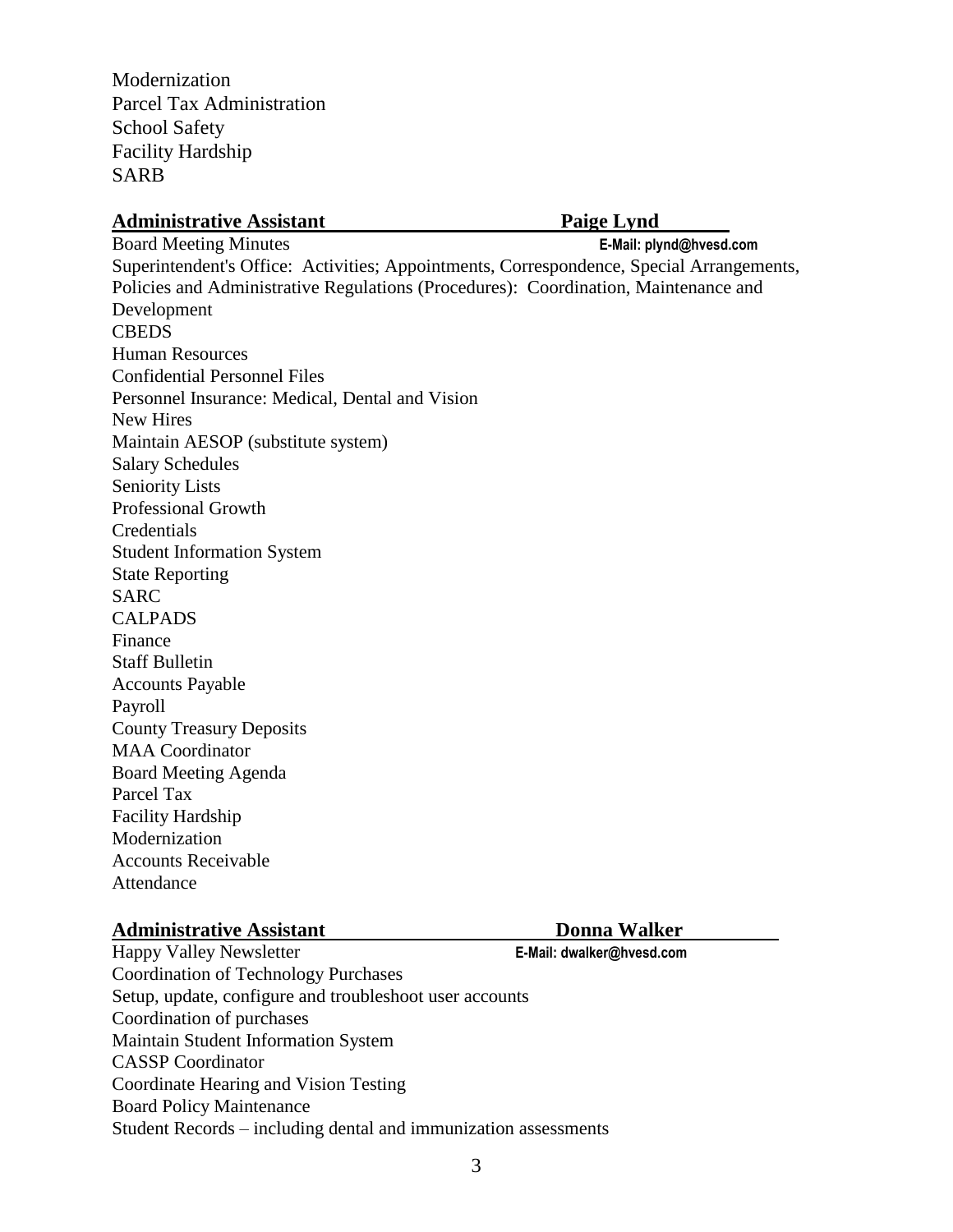Inter District Enrollment and Procedures Board Agenda and Packets Maintain District Website Kindergarten Round-up Co-Op Assembly Agenda Physical Fitness Testing Coordinator School Site Council Agenda Inventory Personnel Directory Parent/Student Directory Yearly Schedules – Board, SSC, Staff Meetings and Yard Duty Safety Program Coordinator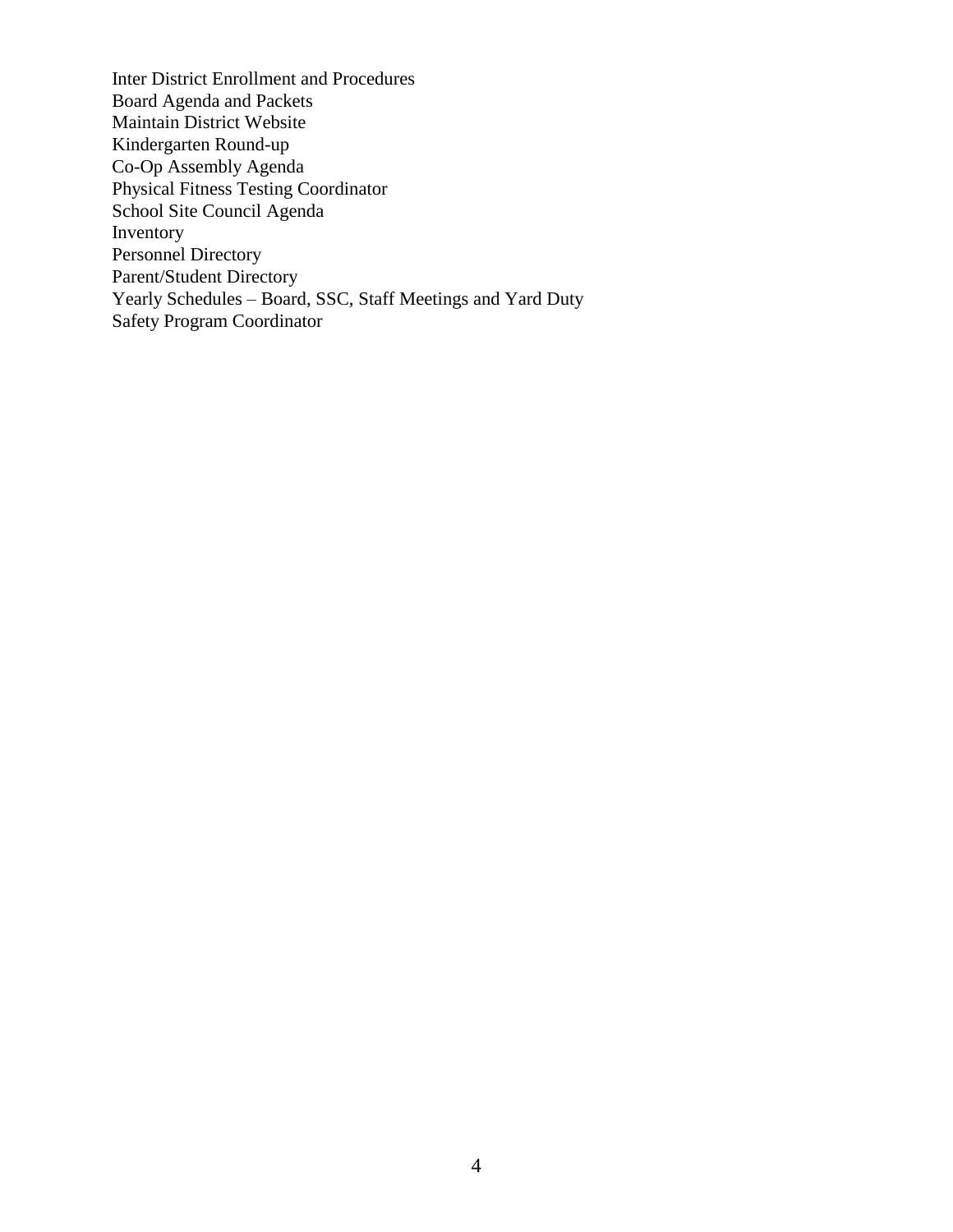# **SELECTION AND EVALUATION P R A C T I C E S**

### **AFFIRMATIVE ACTION**

The Governing Board's purpose is to provide all District employees with equal opportunity in all conditions of employment, without regard to sex, color, age, religion, physical handicap, ancestry, national origin or sexual preference. This applies to recruitment, training and termination. The District has established goals and timetables and has developed policies and regulations to implement the intent of Affirmative Action.

# **RECRUITMENT AND SELECTION**

In order to secure quality personnel, the District shall maintain an effective recruitment program. Candidates selected for employment will be those that best meet the needs of the District.

The superintendent shall determine the personnel needs of the District. He/she shall locate suitable candidates.

The superintendent shall ensure that persons nominated for employment meet all qualifications established by law and by the Board.

# **HIRING PROCESS**

Applicants go through a screening process. Typically, three or more applicants are selected to be interviewed by a District interview committee. The final applicants have their references checked by the superintendent/principal or designee. Final confirmation is made by the superintendent and is Board approved.

# **LEGAL REQUIREMENTS FOR EMPLOYMENT**

All employees must meet the following legal requirements for employment: proof of citizenship or legal alien status, examination for tuberculosis, security fingerprint identification check, classified aide proficiency test, child abuse reporting affidavit, pre-placement physical examination as required by law.

# **CLASSIFICATION**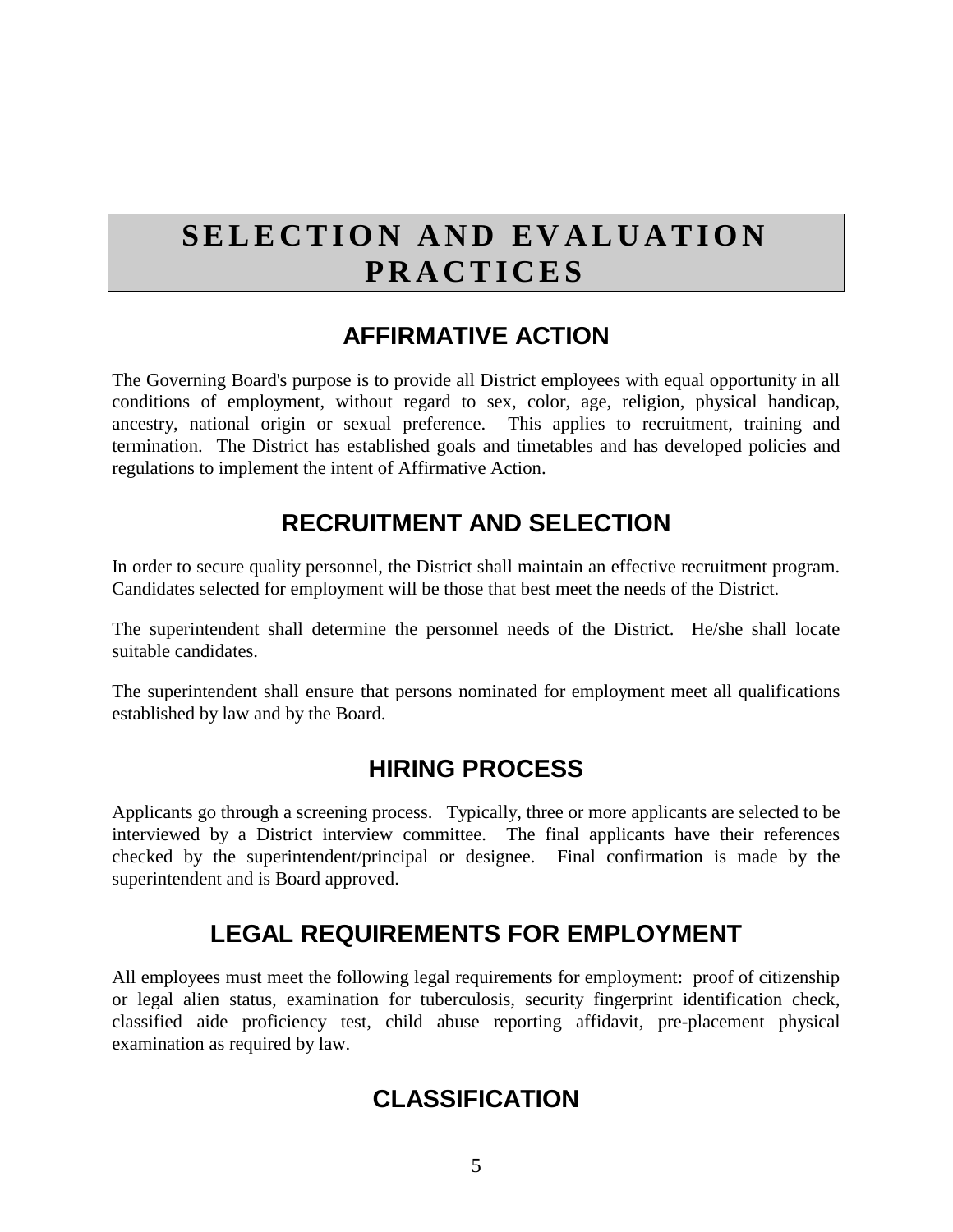The HVS Board shall classify all positions. Each position shall have a designated title, assigned hours per day, days per week, and months per year. A specific statement of the duties required and the regular salary ranges shall be established for each position.

#### **EVALUATION**

A continuous program of evaluation of all individuals employed by the District shall be practiced. The basic objective of the evaluation program is the improvement of performance of service to the District.

Regular classified employees shall be evaluated each year by May 15th. The employee's immediate supervisor will evaluate employee on work performance; including an evaluation of quality of work, work habits, attitudes and cooperation. The employee has ten days to write a response to the evaluation if the employee disagrees with the evaluation. The written response will be attached to the report.

# **JOB OPENINGS**

Whenever possible, job openings will be advertised within the District concurrent to advertising to the public. Job openings are advertised within the District, and on-line (ed-join.org).

Basic Skills Proficiency Examinations are required for instructional aides, secretaries and clerical positions.

# **G E N E R A L P O L I C I E S**

# **ACCIDENTS AND SAFETY**

It is the responsibility of all employees to observe safety rules and regulations. All employees are expected to exercise habits of safety in the performance of their duties and encourage habits of safety in others.

Should an accident or injury occur on District property or on a field trip, no matter how minor, it must be reported. If you are injured or if you witness an accident, report to your immediate supervisor and the personnel department who will give you further instructions. Be alert at all times to safety hazards. Either correct them yourself or notify the site administrator.

# **KEYS/SECURITY**

Keys to school/district facilities buildings or offices are issued only to those whose duties necessitate access to school/district premises. Security and safety of our staff and students is our utmost concern, and we must also safeguard our property. Lost keys have become an increasing problem, and re-keying costs are affecting our site and district budgets.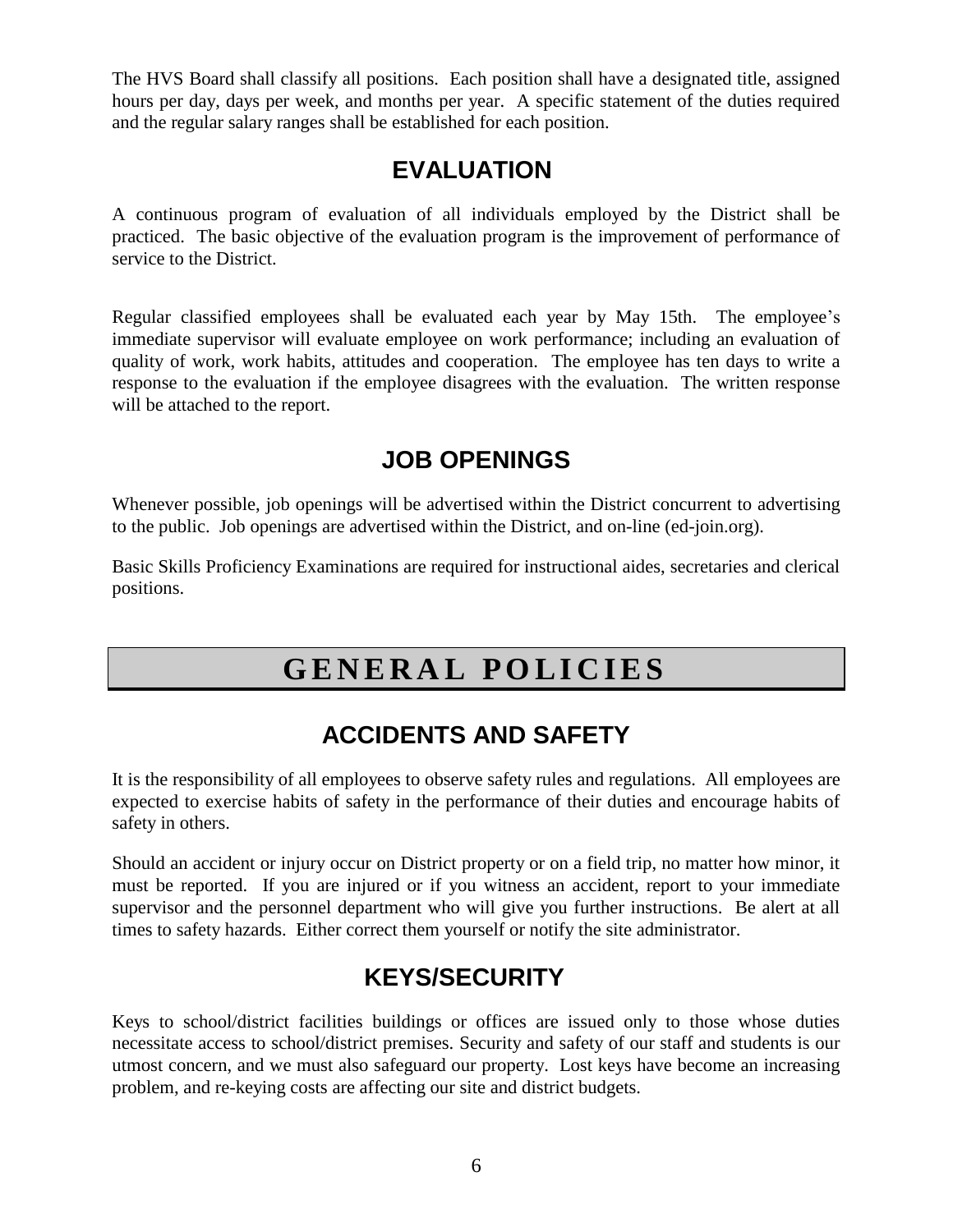Depending upon the site, a lost key can have a large financial impact. This depends upon how many locks need to be changed and re-keyed. Sometimes the cost can run over \$1,000. In these situations, we would not want to pass the entire cost onto the employee who lost the key, but we do need to have some system of shared costs.

An employee who loses a key (or set of keys) will be responsible for the first \$25 of costs incurred to change and re-key locks. If the costs exceed \$25, the appropriate site or district fund will cover the remainder of the locksmith's fees. If there is a second occurrence of a lost key or set of keys, the shared cost to the employee will increase to \$50. A third occurrence would be \$75, and so on.

Let's all do our best to safeguard our keys to maximize safety and security for our staff and students, and to protect our property.

# **CHANGE OF NAME, ADDRESS, OR PHONE NUMBER**

Employees who move, change telephone numbers, or legally change their name by marriage or otherwise, shall report this information immediately to the school office at 429-1456 so that records may be kept accurate and up-to-date.

# **EMPLOYEE EMERGENCY MEDICAL FORM**

Each employee is required to complete an employee emergency medical form upon employment. **It is the employee's responsibility to notify the District when he/she has changes to the medical form.**

#### **MAIL**

Employees are requested to inform correspondents to have all personal letters, papers, magazines, etc., sent to their home address. Make it a practice to take care of personal correspondence away from assigned work locations. The schools are burdened with official mail and are not authorized to assume responsibility for personal mail.

E-mail and Internet access is monitored by District policy.

# **TELEPHONES**

Telephone calls should be answered promptly and courteously. Answer with the name of your department and your name. Remember, tact, diplomacy, courtesy and a friendly manner should be used in all conversations.

District/school phones are used for district/school business and personal use should be kept to a minimum.

# **HATE-MOTIVATED BEHAVIOR**

Staff who receive notice of hate-motivated behavior or personally observe such behavior shall notify the principal, Superintendent or designee, and law enforcement, as appropriate. Students demonstrating hate-motivated behavior shall be subject to discipline in accordance with Board policy and administrative regulation.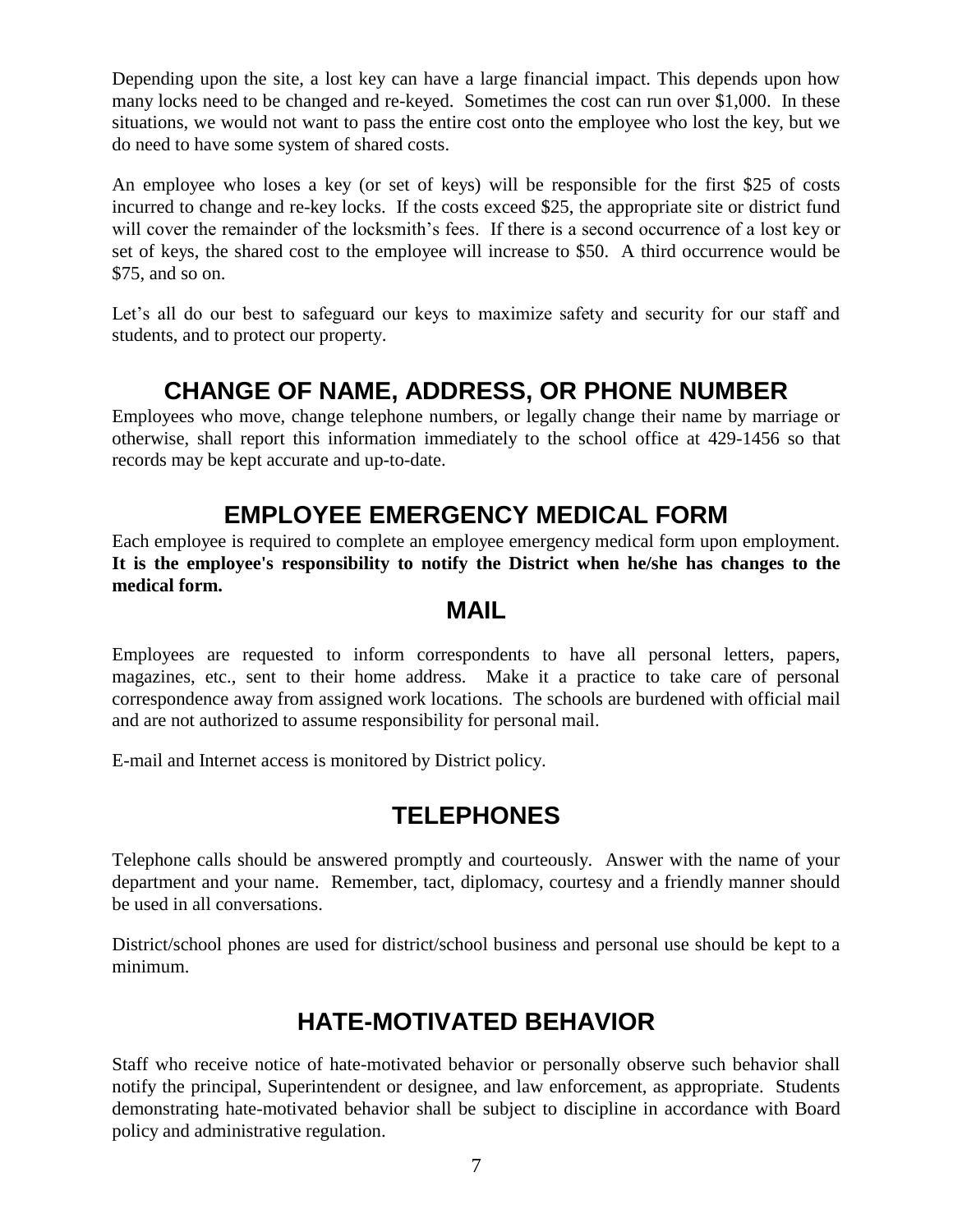# **BATTERED AND NEGLECTED CHILD**

The law requires the school to report any suspected or known child abuse cases. All school employees are mandated reporters of child abuse and neglect. An employee who suspects or knows of such battered or neglected child situations is to report them to the principal then call CPS. The law states that no staff member or school administrator can incur any criminal or civil liability for reporting such cases. It does, however, state that if any known or suspected cases are not reported, the staff member will be guilty of a misdemeanor.

# **CONFIDENTIALITY**

Confidentiality is an ethical, legal and professional responsibility of every school employee. The Education Code specifically prohibits an employee from giving out personal information concerning any pupil, except under judicial process, to any person other than a teacher or administrator of the school that the pupil attends. Further, the Family Rights and Privacy Act of 1974 embodies strict confidentiality safeguards and enforcement procedures. Staff members must refrain from commenting on other employees to anyone other than the Superintendent.

A classified employee, with the exception of designated office personnel, does not have the legal right to view or utilize any part of the school records unless under direct teacher/administrator supervision.

# **CONDITIONS OF EMPLOYMENT**

The following conditions govern classified employment in the Happy Valley Elementary School District.

# **TUBERCULOSIS CHECK**

Employment will not be considered official by the District unless the person has submitted to an examination within sixty days prior to hire or immediately after hire to determine freedom from active tuberculosis. This examination shall consist of an x-ray of the lungs or an approved intradermal tuberculin test, which if positive, shall be followed by an x-ray of the lungs. After the initial report, all employees shall be required to undergo the foregoing examination at least once every four years.

#### **FINGERPRINTING**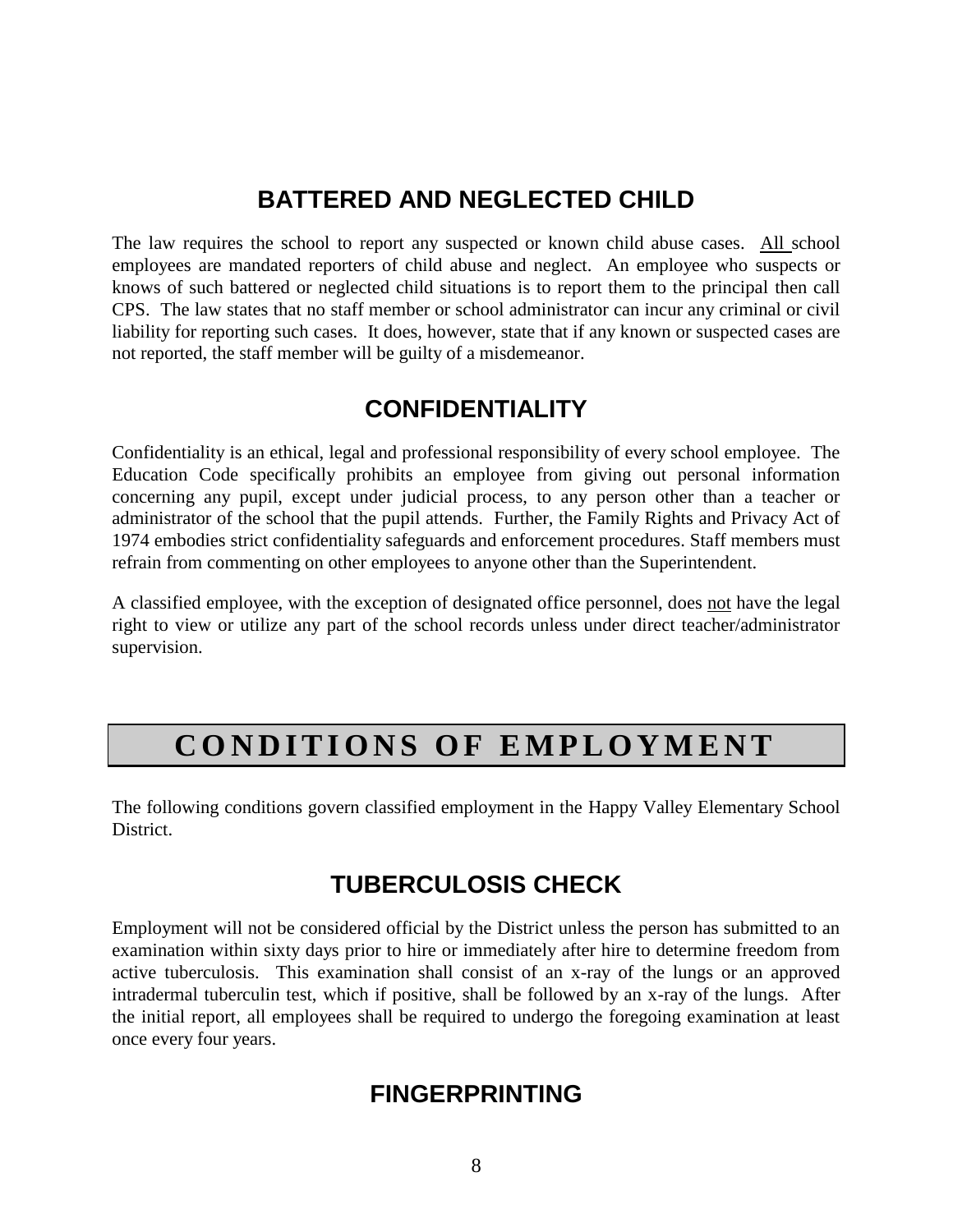All new classified employees of the Happy Valley Elementary School District shall be fingerprinted. An employee may not begin work until a criminal record report is obtained from the Department of Justice. All expense is borne by the District. Fingerprint reports that have a California Justice Department finding may exclude individuals from employment.

### **PHYSICAL EXAMINATIONS**

The superintendent may require a physical or psychiatric examination for an employee at any time, subject to prior Board approval. This action shall be taken when, in the opinion of the superintendent, the welfare of students or District is in jeopardy.

# **PERSONNEL FILE**

Personnel records will be maintained for all employees and will contain all pertinent documents involved with employment, evaluations, medical reports and other data relative to employment of the employee. Information in this file is confidential and will be revealed only to authorized personnel. Official personnel records will be maintained in the Human Resources Department, located in the District Office.

# **SEXUAL HARASSMENT**

The District prohibits sexual harassment in the work environment. State law requires annual review of these rules and regulations. Employees who permit or engage in such harassment may be subject to disciplinary action up to and including dismissal. A copy of the District policy and regulations and the "Workplace Harassment Guide" are available at each school office.

"Verbal sexual harassment" includes, but is not limited to, unwelcome epithets, comments, or slurs based on sex or gender.

"Physical sexual harassment" includes, but is not limited to, assault, impeding or blocking movement, or any physical interference with work or school activities or movement when directed at an individual on the basis of sex.

"Visual sexual harassment" includes, but is not limited to, derogatory posters, cartoons, drawings, obscene gestures, or computer-generated images of a sexual nature.

# **COMPLAINT PROCEDURES**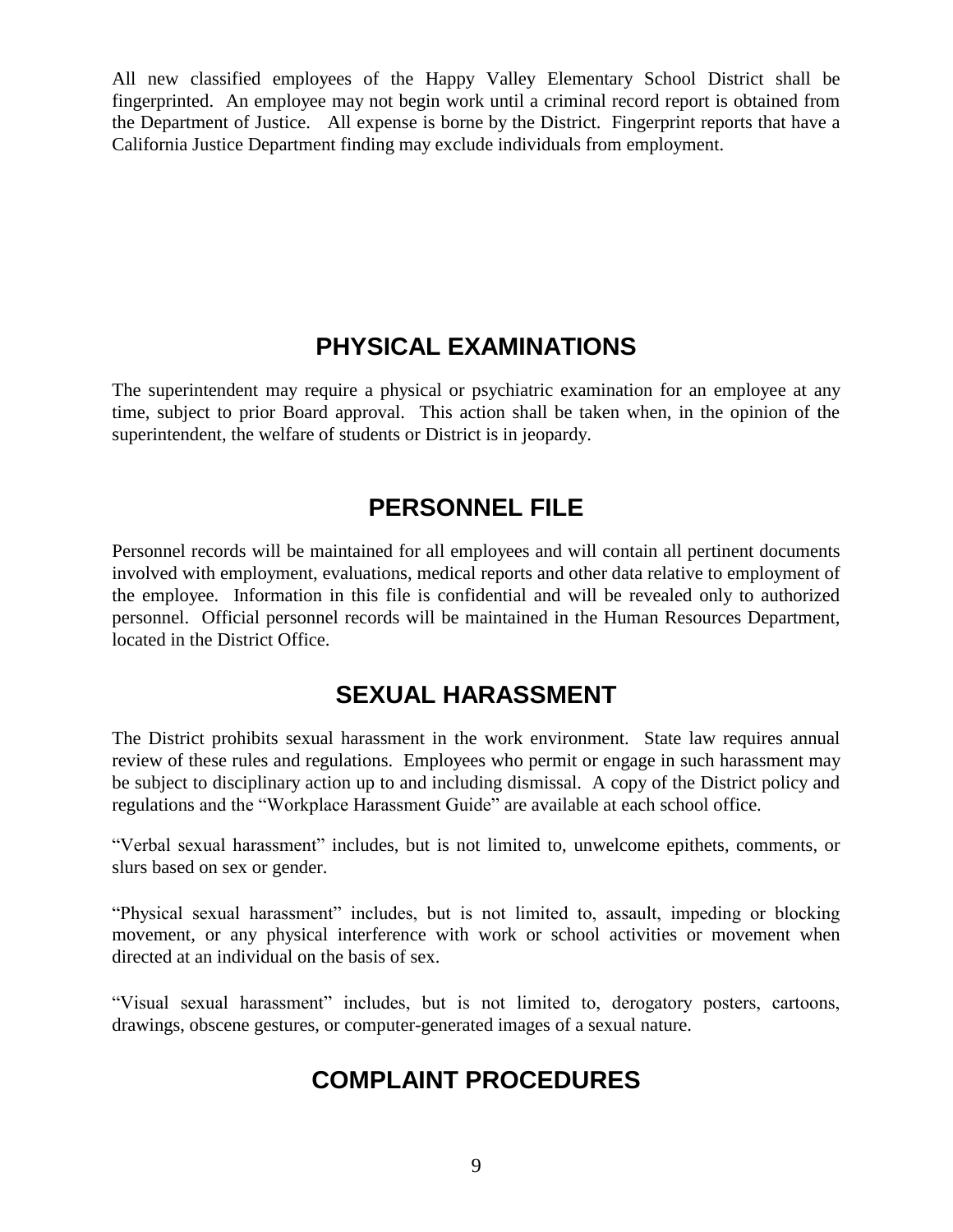The Governing Board expects that complaints of alleged unlawful discrimination brought by students, employees, parents/guardians or other members of the community will be resolved in a prompt and equitable manner.

The Board prohibits retaliation in any form for the filing of a complaint, the reporting of instances of discrimination, or for participation in the complaint procedures. Such participation shall not in any way affect the status, grades, or work assignments of the complainant.

The superintendent or designee shall ensure that complainants are informed that injunctions, restraining orders and other civil law remedies may also be available to them.

# **COMPUTER ACCEPTABLE-USE POLICY**

The Happy Valley Elementary School District has implemented a district-wide computer network, which also supports Internet access. Employees are being provided access to the HVESD Network and the Internet at no additional charge, and, barring disciplinary actions, are entitled to keep access privileges as long as they are an employee in the Happy Valley Elementary School District.

Please be aware that when accessing the network or the Internet, there cannot be a guarantee of privacy. Please also note that HVESD Net system administrators will have access to all user accounts, including email, and that it is necessary for appropriate District staff to monitor network activity to ensure proper use of the system.

Employees have no expectation of privacy and understand that District staff may monitor or examine all system activities to ensure proper use of the system.

# **SMOKING POLICY**

The use of tobacco products is prohibited at all times on District property and in District vehicles. This prohibition applies to all employees, students, visitors, and other persons at any school or school-sponsored activity or athletic event. It applies to any meeting on any property owned, leased or rented by or from the District. All individuals on District premises share in the responsibility of adhering to this policy and informing appropriate school officials of any violation.

# **DRUG FREE WORK PLACE**

The Governing Board believes that the maintenance of a drug-free work place is essential to school and District operations. The unlawful manufacture, distribution, dispensation, possession or use of a controlled substance is prohibited in the work place. Disciplinary action shall be taken against employees who violate this prohibition. Employees are required to abide by the terms of this policy as a condition of employment.

# **BLOOD BORNE PATHOGENS**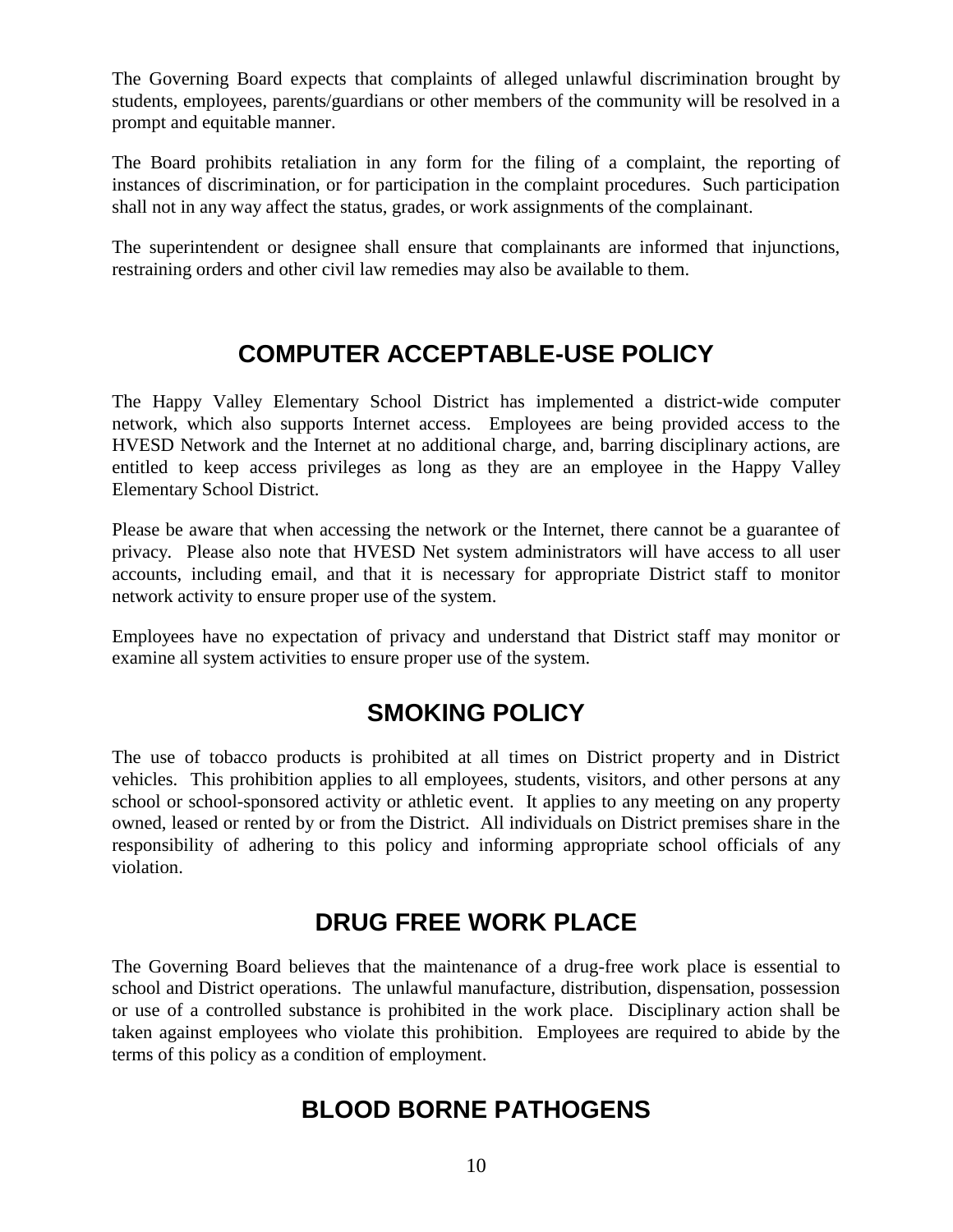Federal Occupational Safety and Health Administration published Occupational Exposure to Blood Borne Pathogen regulations. The standards went into effect in 1992.

Universal precautions are an approach to infection control. According to the concept of universal precautions, all human blood and body fluids are treated as if known to be infectious.

In the school setting precautions shall include: hand washing using gloves, other protective equipment, careful trash disposal and using disinfectants. Universal precautions shall be used within the school setting at all times to prevent contact with blood or other potentially infectious materials.

All procedures involving blood or other body fluids shall be performed in such a manner as to minimize splashing, spraying, splattering, and generation of droplets of these substances.

# **EMPLOYEE "RIGHT TO KNOW" LAW**

As required by the General Industry Safety Orders, Section 5194 in Title 8 of the California Administration Code, all California employers, both private and public, are required to inform employees of possible contact with hazardous chemicals. The purpose of this law is to make employers and their employees aware of the hazards associated with chemicals used in the work place.

# **WORKING TIME**

# **EMPLOYEE RESPONSIBILITIES**

On the first day of employment, each employee should consult with his/her immediate supervisor to receive the following information:

- Hours of work, as well as lunch and break periods (if applicable)
- Who to call if you must be absent from work
- Job responsibilities exactly what is expected
- How and where to obtain supplies

# **REST PERIODS**

The District provides a fifteen (15) minute break in each four-hour period and employees are encouraged to take this time for relaxation. If breaks are not taken, such time may not be used to extend a lunch period or to shorten a workday.

# **STATUS OF EMPLOYEES**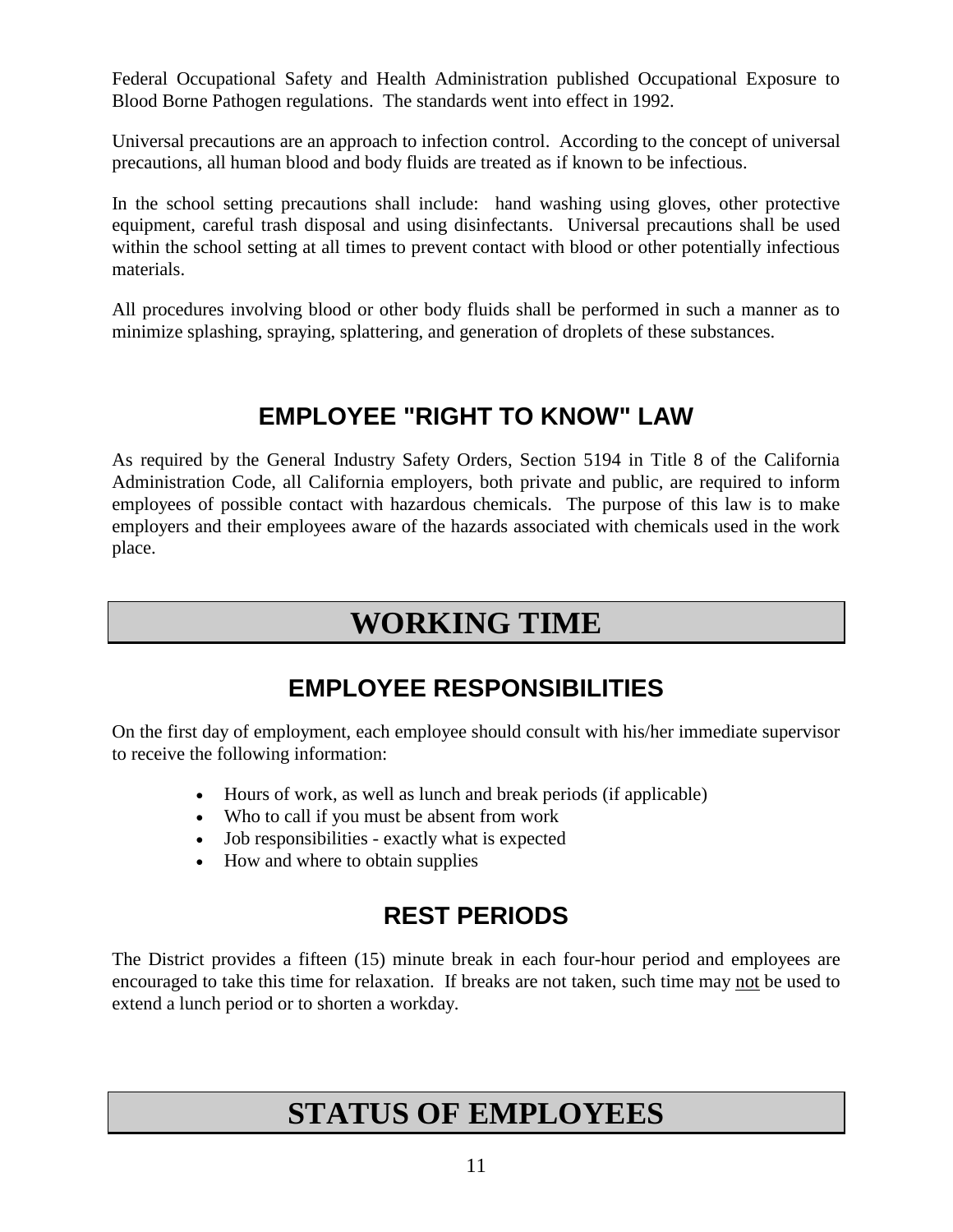All regular non-teaching personnel employed by the Happy Valley Elementary School District are known as "classified" employees.

# **REGULAR EMPLOYMENT**

Any employee designated as a regular employee shall be subject to suspension, demotion, or dismissal for cause only as determined by the Governing Board and the California Education Code.

Regular employees enjoy many rights and privileges. Among these benefits are:

- Sick leave benefits
- Paid vacation (paid monthly)
- Paid holidays
- Progressive salary advancement through steps on the salary schedule

# **C O M P E N S A T I O N CLASSIFIED SALARY SCHEDULE**

The type of position to which they are assigned determines employee's rate of pay. Employees are categorized by classification on a master salary schedule, which offers a beginning rate and a maximum rate of pay. Copies of the salary schedule are available upon request and on the District website.

# **PAY DAY**

Salary warrants (payroll checks) are normally issued on the last working day of each calendar month. Classified employees will receive their checks in ten monthly installments.

# **SALARY DEDUCTIONS**

Your salary is subject to mandatory deductions, including:

1. Federal Withholding Tax retained for the Collector of Internal Revenue on your Federal Income Tax for the current year (the amount withheld is determined by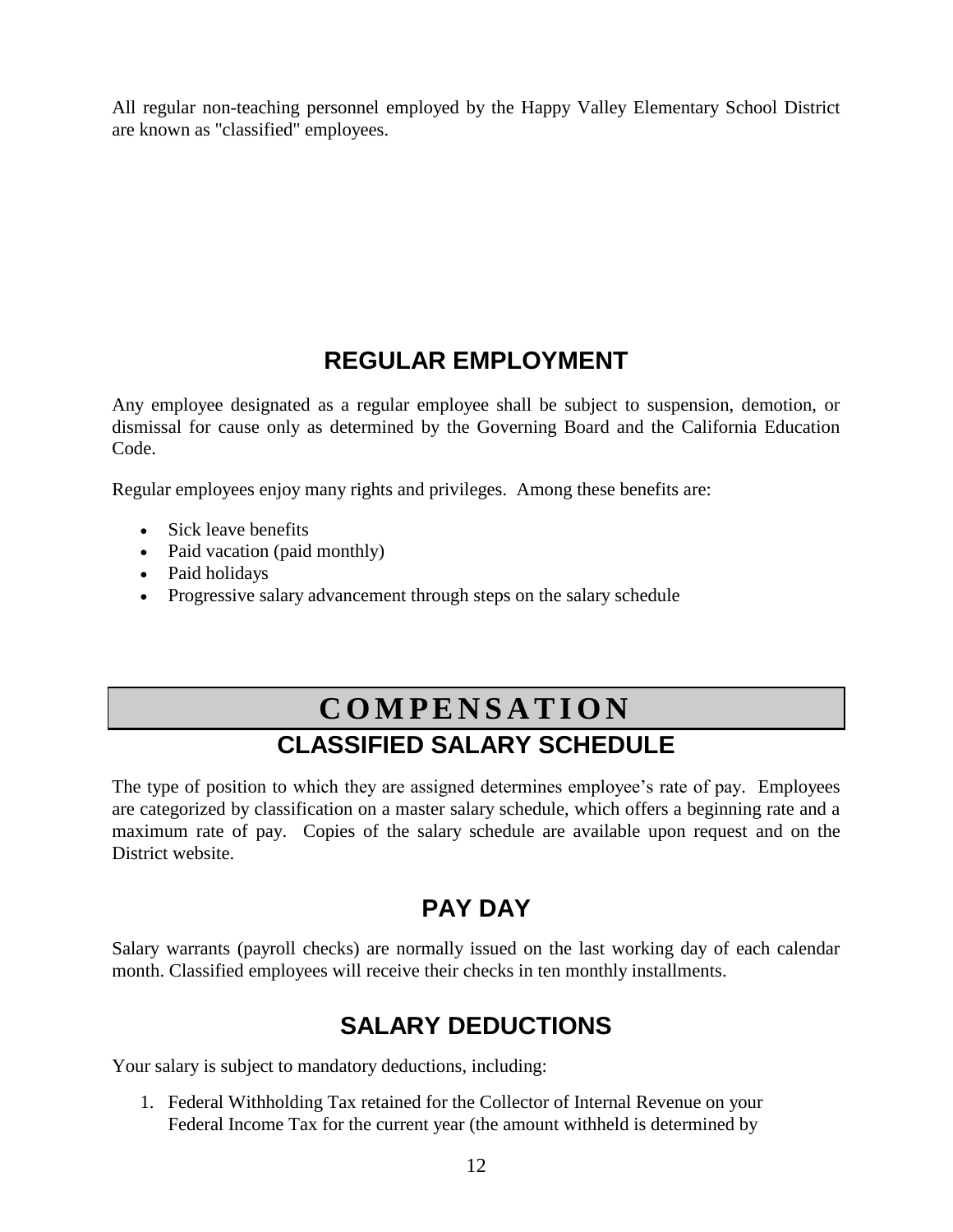your salary and the number of dependents claimed)

- 2. State Withholding Tax (same as #1)
- 3. FICA (Social Security System)
- 4. Worker's Compensation
- 5. State Unemployment
- 6. State Disability Insurance (SDI)

Administrative Secretaries receive and distribute payroll warrants, except during the summer and holidays. Personnel may have their June checks mailed by leaving a self-addressed, stamped envelope with the payroll department. The payroll department must have a signed authorization to release a check to someone other than the employee (this includes spouses).

# **EMPLOYEE INSURANCE PROGRAMS**

#### **MEDICAL INSURANCE**

The District offers a medical insurance plan to its classified employees who work 50% or more. The District maintains a premium cap on the amount it contributes towards the various health plans. Employees may choose from several District-sponsored plans. The employee must makeup any difference between the District's base plan contribution and any plan choice greater than the base.

# **DENTAL INSURANCE**

The District offers a dental insurance plan to its classified employees that work 50% or more through Delta Dental.

# **VISION CARE INSURANCE**

The District offers vision coverage to its classified employees who work 50% or more. When you want to obtain vision care services, call a VSP member doctor to make an appointment. Make sure you identify yourself as a VSP member. The doctor will obtain authorization *prior* to the eye appointment so you can receive services and materials.

# **MEDICAL PRIVACY LAW**

Department of Health and Human Services (HHS) as part of the Health Insurance Portability and Accountability Act of 1996 (HIPAA), the Privacy Rules of HIPAA require covered entities to implement new safeguards to protect the security and confidentiality of a person's health information.

The Happy Valley Elementary School District prescribes to these practices and does not provide any medical information on employees.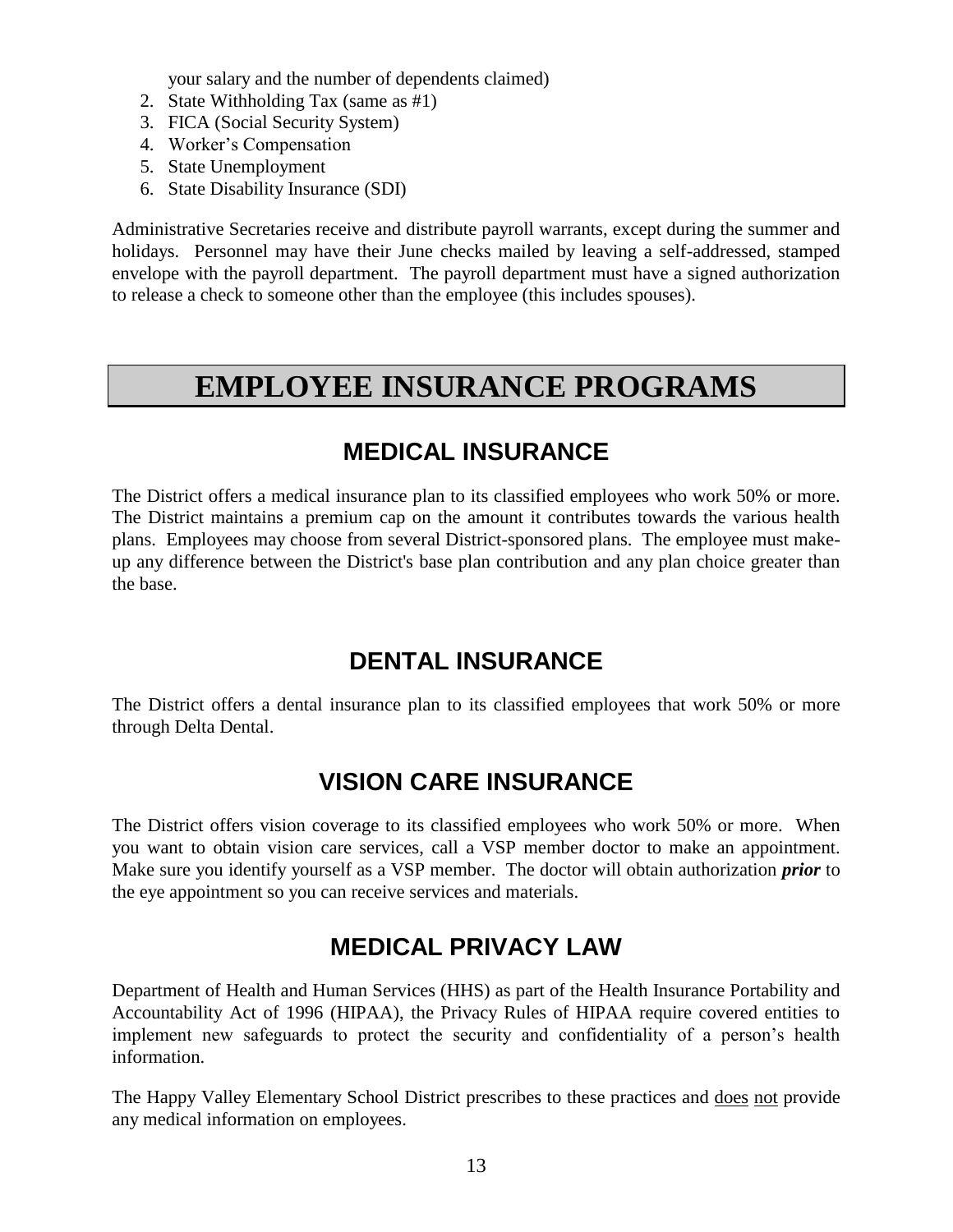# **IRS SECTION 125 PLAN**

The District health benefit contribution (for eligible employees) shall be used to buy medical, dental, and vision plans. Any cost greater than the District's contribution for the listed District insurance plans shall be paid by the employee through monthly payroll deduction. The employee may take any unused portion of the District's stated contribution to contribute to the IRS Section 125 plan, during open enrollment.

### **INSURANCE VENDORS PHONE NUMBERS**

| www.deltadental.org |  |
|---------------------|--|
|                     |  |
|                     |  |
| www.vsp.com         |  |

# **SERVICES**

# **AUTOMATIC BANK DEPOSITS**

Automatic payroll deposit to a bank or credit union is available. Contact the payroll department for information.

# **LEAVES AND ABSENCES**

# **HOLIDAYS**

The District agrees to provide all employees with holidays as agreed to in the current employee negotiations. A list of holidays may be obtained from the Human Resources Department.

# **VACATIONS**

All classified employees regularly employed, regardless of the number of hours or days worked per week, the vacation credit shall be computed at the rate of 0.03846 for each hour the employee is in paid status, not including overtime.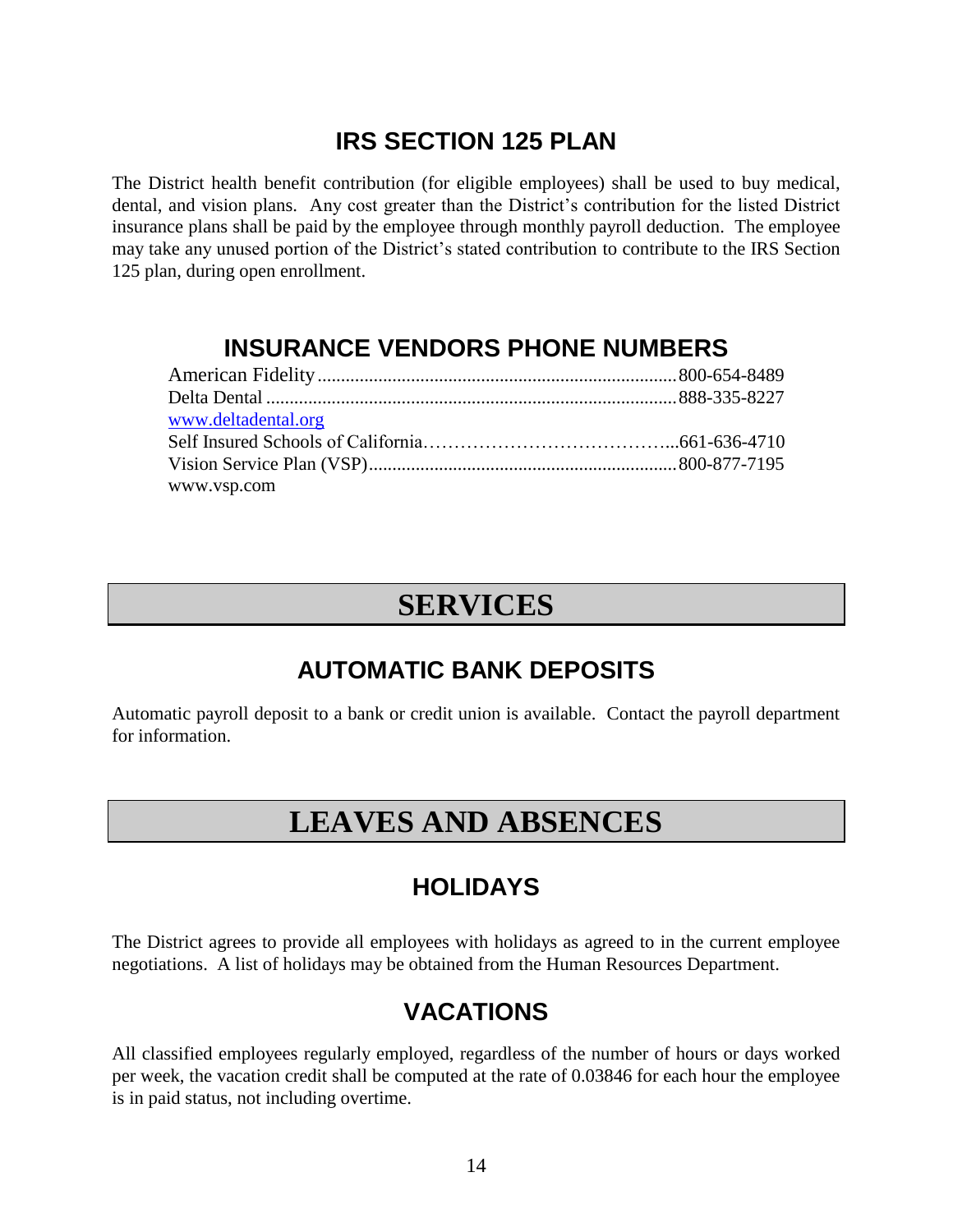# **PERSONAL NECESSITY LEAVE**

Classified personnel may their accrued sick leave days during each contract year for personal necessity pursuant to Education Code 45207.

Acceptable reasons for the use of personal necessity leave days as prescribed by District Regulation and Education Code include:

- 1. Death of a member of the immediate family when the number of days of absence exceeds the limits set by bereavement leave provisions.
- 2. An accident involving the employee's person or property or the person or property of a member of the immediate family.
- 3. A serious illness of a member of the employee's immediate family.
- 4. Required court appearance.
- 5. Fire, flood, or other immediate danger to the home of the employee.
- 6. Personal legal business of a serious nature that the employee cannot disregard.

Items one and two do not need advanced permission. Leave for personal necessity may be allowed for other reasons at the discretion of the Superintendent. Requests shall be submitted directly to the Superintendent for approval. However, no sick/personal necessity leave day (beyond 3) shall be granted for purpose of personal convenience, for the extension of a holiday or vacation, or for matters which can be taken care of outside of working hours (California School Accounting Manual).

Yearly, District auditors randomly review employee attendance records to see if an individual's pattern of attendance is in violation of the reasons for the use of personal necessity leave as established by code and District regulation. Auditors and State regulators feel misuse of this Education Code constitutes a "gift of public funds" for other than the intended use.

# **SICK LEAVE**

Regular classified employees are allowed twelve (12) days annually to be used as sick leave. This leave is prorated if you work less than a full year and based on FTE. Any unused portion is then accumulated year after year for future use.

#### **JURY DUTY**

No loss of pay shall be incurred for jury duty or for court appearances as a litigant or witness under an official order, provided that all remuneration received for such duty, with the exception of all allowances for meals, mileage, or parking, is remitted to the District Payroll Department. See employee contract for complete information on.

# **OTHER LEAVES**

There are conditions for which leave without loss of pay is provided. An employee is to consult with their principal or supervisor in advance whenever a leave of absence is requested.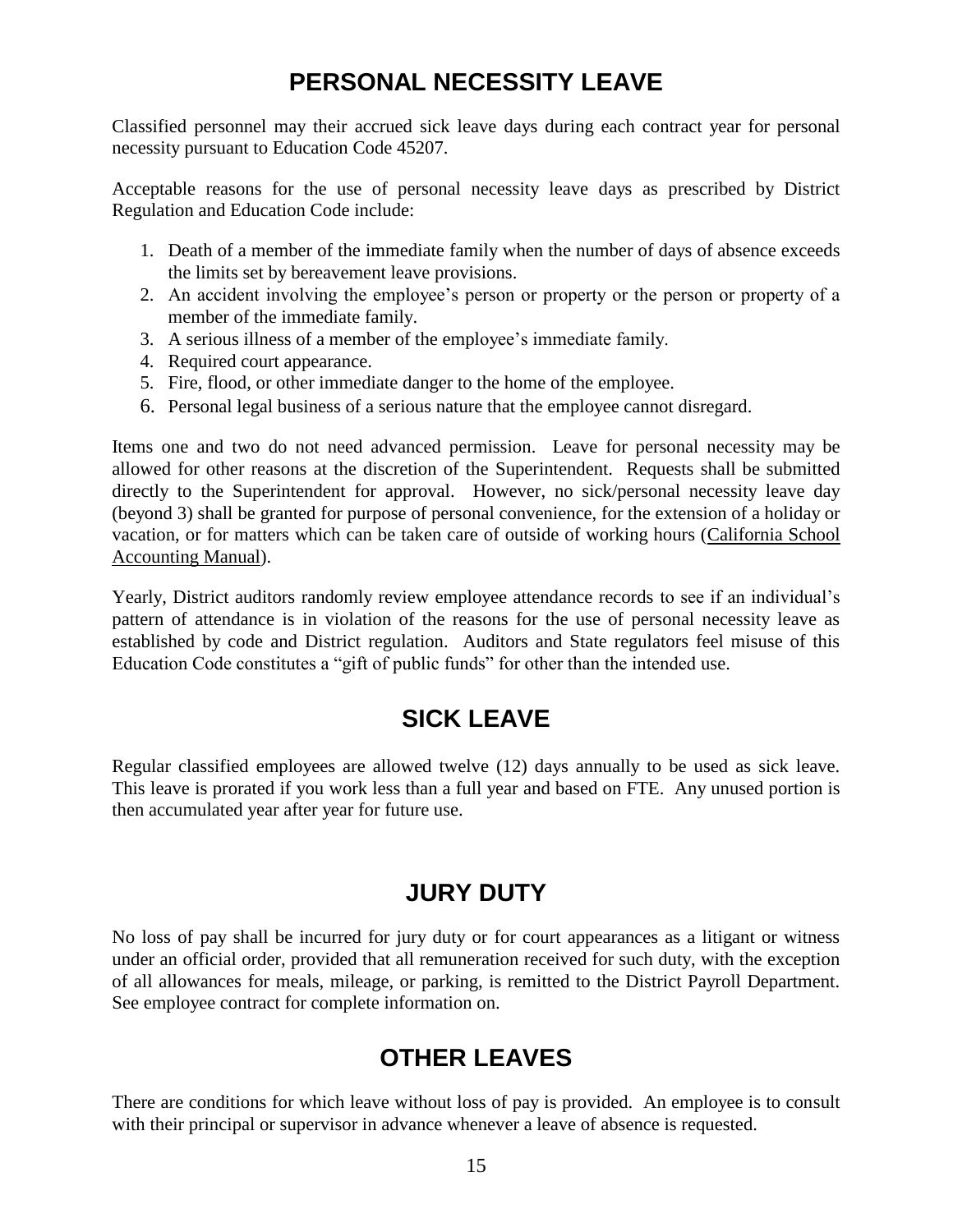# **ATTENDANCE**

Your supervisor will expect that you be punctual and conscientious in your attendance. However, when it is necessary for you to be late or absent from your assignment, notify the office as soon as possible. Excessive absences and lateness may jeopardize your employment with the District.

# **PERSONAL INJURY**

# **WORKER'S COMPENSATION**

All employees are entitled to automatic benefits under the California Worker's Compensation Law. These benefits include medical treatment and necessary hospitalization, temporary or permanent disability compensation, etc. All claims for District employees are processed through the Human Resources Department.

Any work-sustained injury, or suspected injury, **must** be reported immediately to your supervisor and to the personnel department. An "Employer's Report" will then be completed. Any injury resulting in overnight hospitalization, or causing disability for more than three calendar days, or causing death, **must also be reported immediately to the Human Resources Department**.

Every employee who is off work due to a work-incurred injury is to call the Human Resources Department so a "Return to Work Record" can be completed.

# **TEMPORARY MEDICAL TRANSFER**

An employee returning to work from a temporary medical disability leave or worker's compensation industrial accident leave, with a medical doctor's recommendation for reduced or restricted workload, may be assigned to perform duties outside of his/her current job classification or description.

# **COMMUNICATION**

# **HVS NEWSLETTER**

Happy Valley Elementary School District publishes a newsletter called the Happy Valley School Newsletter. School news, events, and information will be published in this publication. The Newsletter will be distributed via the e-mail (home or school) to staff. Copies of the newsletter will also be available in the office.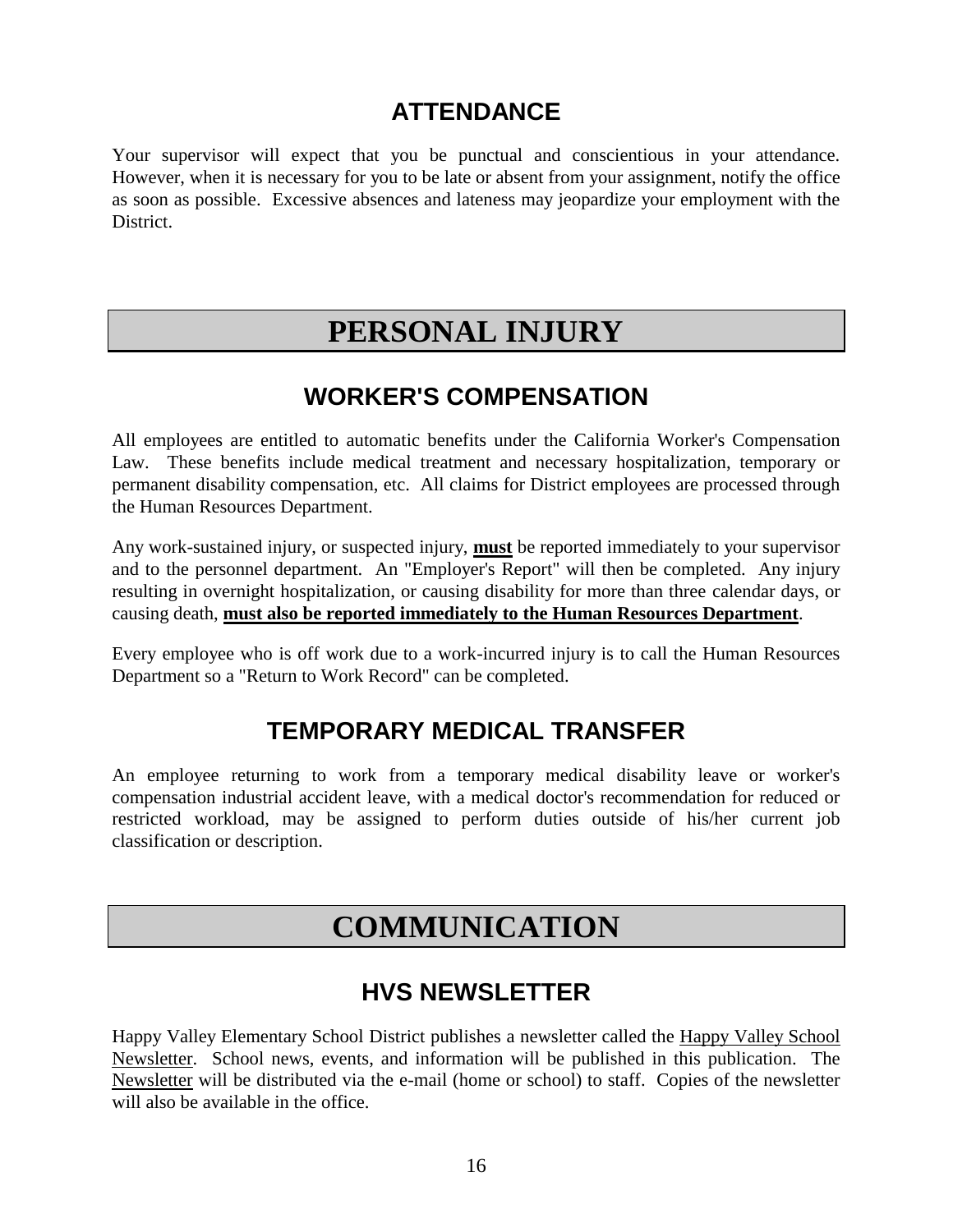# **BULLETIN**

The office provides a weekly bulletin for all staff identifying various department events, services, assemblies, drills and fieldtrips. Please pay close attention to this document that emailed to you the Friday prior to the following week's activities.

# **BUSINESS INFORMATION**

# **PERSONAL PROPERTY**

The District does not provide reimbursement for private property lost, stolen or damaged at school.

# **PURCHASES**

Classified employees may make purchases for their school site with administrative consent. Employees **must** turn in their receipts within 45 days after making purchases. Audit standards dictate that reimbursement receipts are valid for only 45 days. The District's "**cut-off**" for purchase orders and reimbursement will be in the spring.

Employees shall first receive prior approval from their supervisor before making a purchase. **Original itemized receipts** must be attached when turned in. Purchases must be itemized. No personal purchases can be included in the receipt with school purchases.

Purchases made with District funds, or funds collected under the District's authority, become the property of the District.

**No material may be purchased without a purchase order previously approved. It is district policy that if a purchase is made without prior approval it then becomes the property of the employee.**

# **DISASTER PREPAREDNESS**

Under Government Code 3100, school staff, except for legal aliens, are considered disaster service workers and subject to disaster service activities which may be assigned to them. If a disaster occurs during school hours, they are required to remain at school.

# **CLASSIFIED PERSONNEL RESPONSIBILITIES**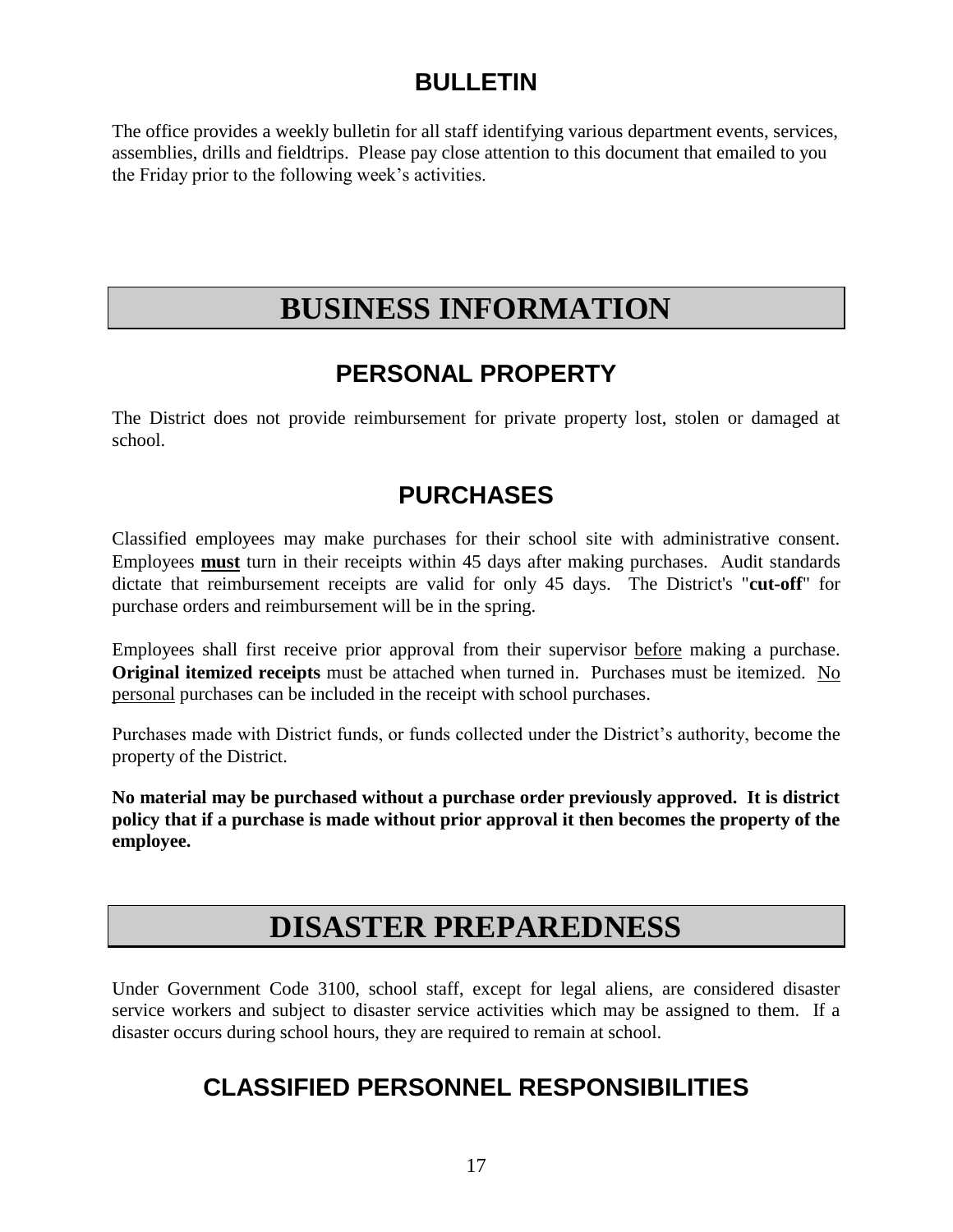It is the responsibility of all classified employees to be familiar with emergency procedures and their role in carrying out the directives provided in the plan. A Disaster Preparedness Manual is available for review in the school office. In the event of a disaster each employee has been given a specific assignment. Employee assignments are included in the individual school plans in the Disaster Preparedness Manual. Classified employees are to remain on school grounds during an emergency, until personally released.

# **TERMINATION OF EMPLOYMENT**

# **RESIGNATION**

Employees who wish to resign from their job should submit a written resignation to their supervisor and to the District Office. Ample notice of intention to resign should be given. Normally, no less than two (2) weeks notice shall be given.

# **DISCHARGE/SUSPENSION**

An employee may be discharged or suspended or demoted from his/her job for cause. This will be done in accordance with the law and the employee contract.

A regular employee who is suspended, demoted or discharged shall have full rights of appeal.

# **TERMINATION/LAY OFF**

An employee's position may be eliminated due to a lack of funds or elimination of a position. This will be done in accordance with the law that is outlined in the education code. Employees to be terminated will be determined by the official seniority list. Determination to lay off will be made by the Happy Valley Elementary School District's Governing Board.

Employees laid off will be placed on a rehire list and will have the first opportunity for reemployment for 39 months. Reverse order of seniority list shall be used.

# **CLASSIFIED SENIORITY LISTING**

California Education Code 45308 mandates that classified employees may be laid off for lack of work or lack of funds. If at some future time the District determines that it is necessary to layoff classified employees, the order of layoff will be determined by the seniority ranking as certified each January through annual employee review. Seniority is determined by hire date within a job classification.

# **DISMISSAL**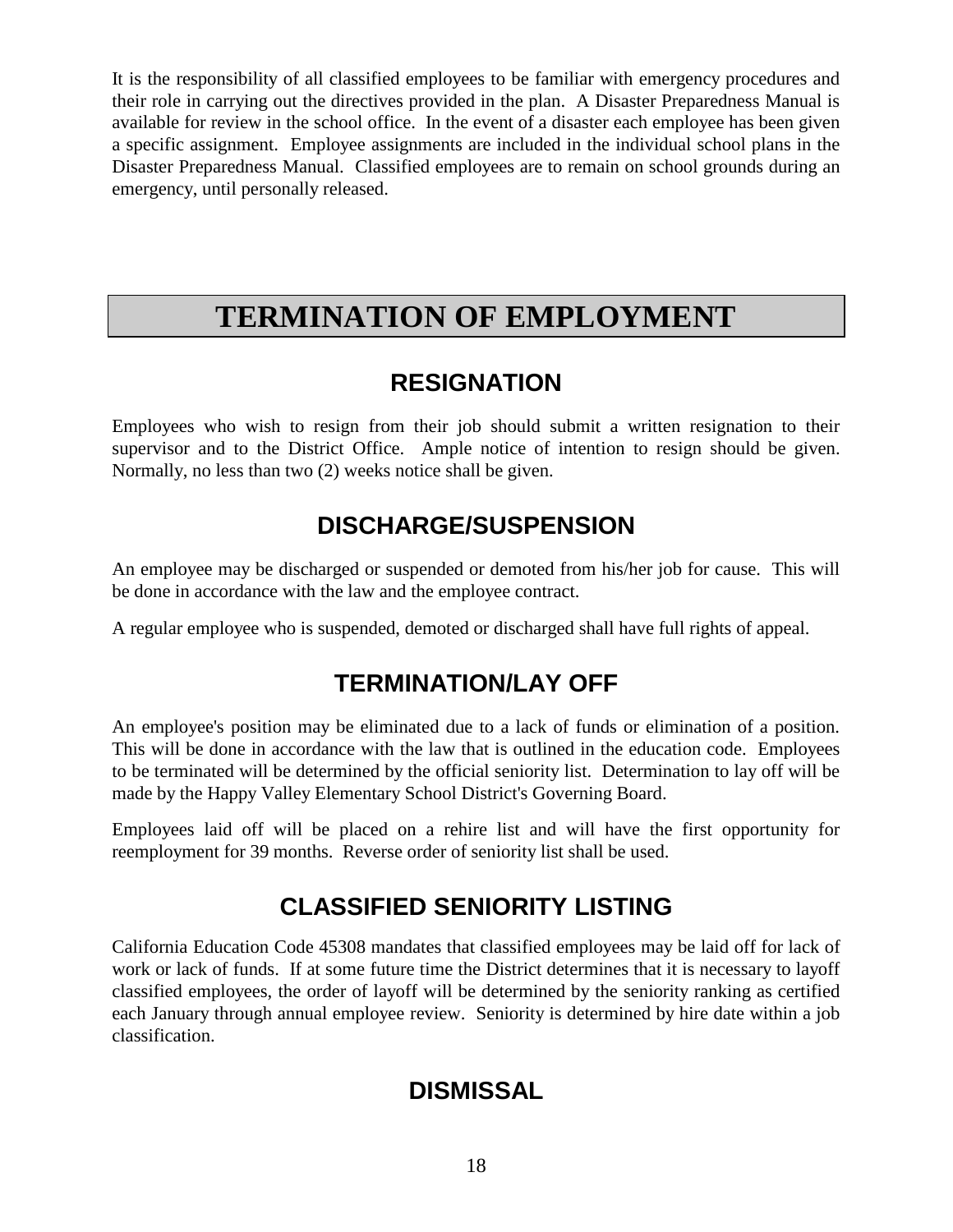A recommendation for dismissal may originate with the supervisor. Such recommendation shall be in writing to the superintendent. The superintendent shall investigate the recommendation and initiate dismissal action to be taken based on the charges, if found to be true.

Grounds for dismissal shall conform to **Board Policy and District Employee Contract**.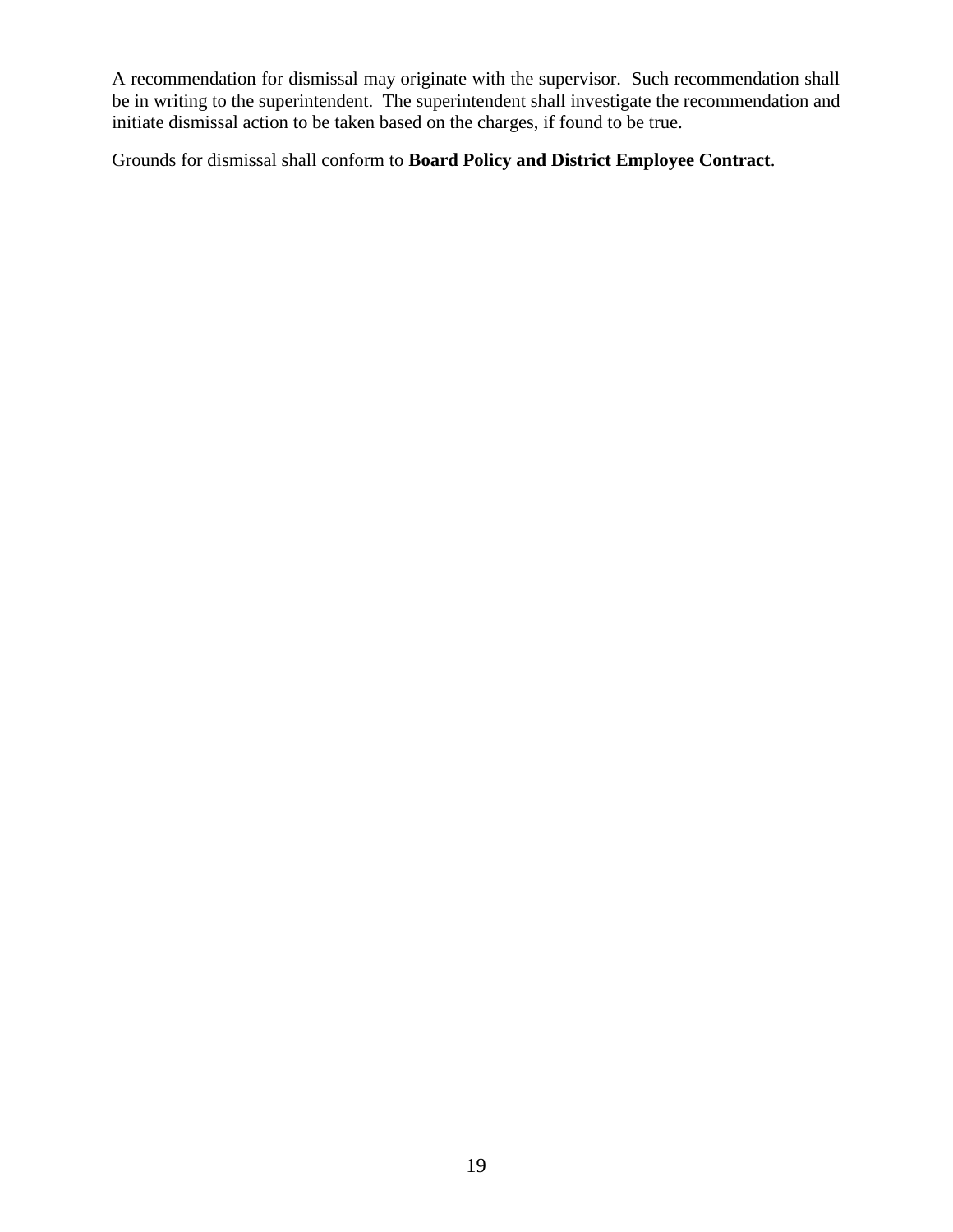# **APPENDIX**

# **COMMON EDUCATIONAL ACRONYMS**

| <b>ACSA</b>   | <b>Association of California School Administrators</b>         |
|---------------|----------------------------------------------------------------|
| <b>ADA</b>    | Americans with Disabilities Act                                |
| <b>ADA</b>    | <b>Actual Daily Attendance</b>                                 |
| <b>AFDC</b>   | Aid to Families with Dependent Children (Free & Reduced Meals) |
| <b>ASCD</b>   | Association for Supervision & Curriculum Development           |
| <b>CAASPP</b> | California Assessment of Student Performance and Progress      |
| <b>CBEDS</b>  | California Basic Educational Data System                       |
| <b>CBET</b>   | <b>Community Based English Teaching</b>                        |
| <b>CCR</b>    | <b>Coordinated Compliance Review</b>                           |
| <b>CH</b>     | Communicatively Handicapped                                    |
| <b>CLAS</b>   | California Learning Assessment System (Grades 4, 5 and 8)      |
| <b>CSEA</b>   | <b>Classified School Employees Association</b>                 |
| <b>CTA</b>    | <b>California Teachers Association</b>                         |
| <b>DATE</b>   | Drug, Alcohol, and Tobacco Education                           |
|               | Drug-Free Schools & Communities                                |
| <b>DSA</b>    | Department of State Architect                                  |
| <b>EEOC</b>   | <b>Equal Employment Opportunity Commission</b>                 |
| <b>EIA</b>    | Economic Impact Aid                                            |
| <b>EISS</b>   | Early Intervention for School Success                          |
| EL            | <b>English Learners</b>                                        |
| <b>EO</b>     | <b>English Only</b>                                            |
| <b>FEP</b>    | <b>Fluent English Proficient</b>                               |
| <b>FTE</b>    | <b>Full Time Equivalent</b>                                    |
| <b>GATE</b>   | Gifted and Talented Education                                  |
| <b>GSA</b>    | Grade Span Adjustment                                          |
| <b>IEP</b>    | <b>Individualized Education Program</b>                        |
| <b>JPA</b>    | Joint Powers Agreement/Agency                                  |
| <b>LCAP</b>   | Local Control Accountability Plan                              |
| <b>LCFF</b>   | <b>Local Control Funding Formula</b>                           |
| <b>LEP</b>    | <b>Limited English Proficient</b>                              |
| LH            | Learning Handicapped                                           |
| <b>MAA</b>    | Medi-Cal Administrative Activities                             |